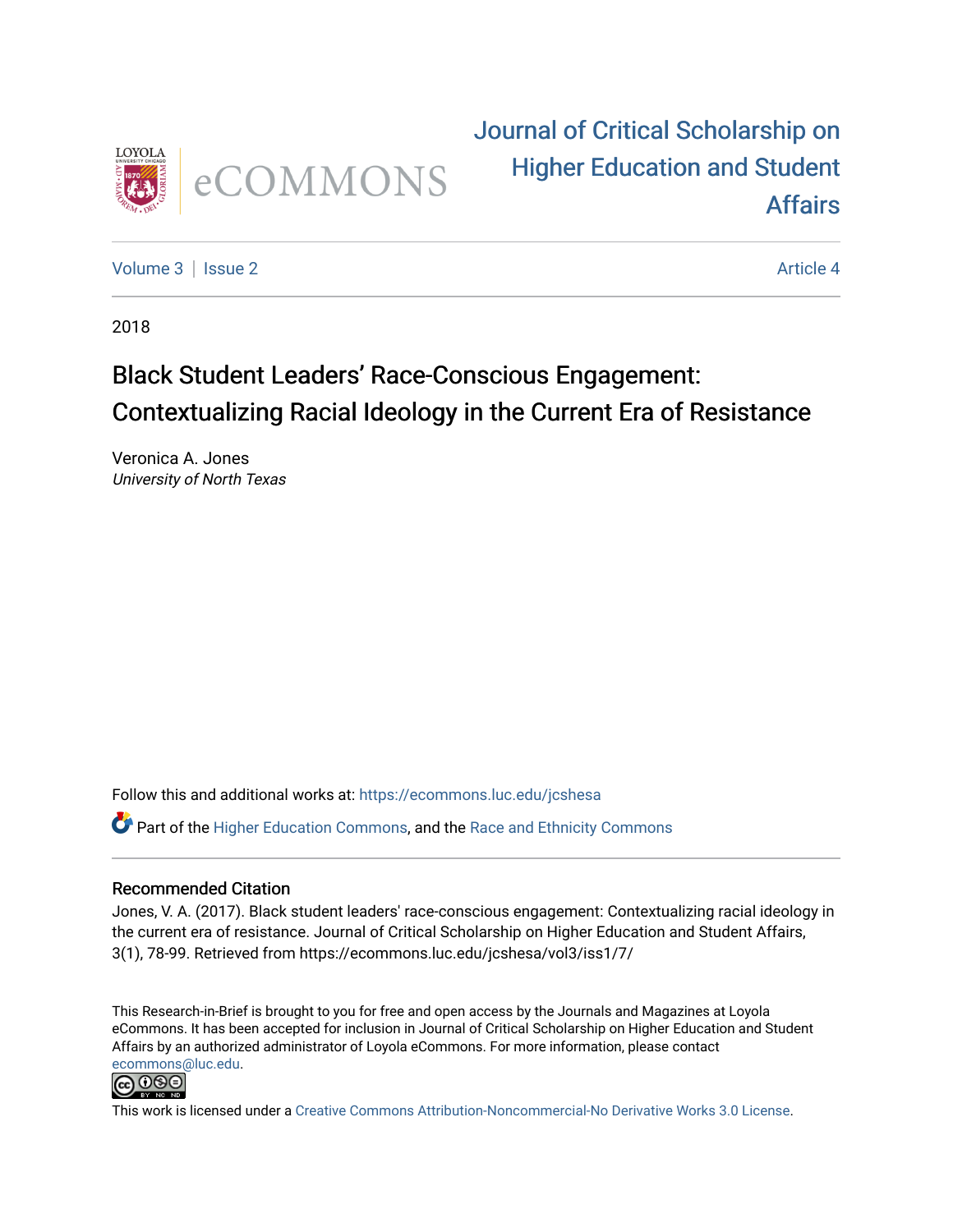# **Black student leaders' race-conscious engagement:**

# **Contextualizing racial ideology in the current era of resistance**



Veronica Jones is an Assistant Professor at the University of North Texas in the Department of Counseling and Higher Education. She received her Ph.D. in Higher Education Administration at Texas A & M University and is currently a faculty affiliate for Project M.A.L.E.S. (Mentoring to Achieve Latino Educational Success). Dr. Jones served as a research consultant for the Texas Education Consortium for Male Students of Color since 2014, assessing programs for male students of color across the state. Her research agenda focuses on pathways for marginalized students, critical theory and discourse analysis, and student engagement and activism related to diversity.

### **Veronica Jones** *Assistant Professor, University of North Texas*

**THE SET OF CHECK**<br> **THE SET OF CHECK**<br> **THE SET OF CHECK**<br> **THE SET OF CHECK** he 1950s through the 1970s, an era most known for sit-ins and demonstrations, stands out as a notable time for Black students' role in activism and resistance on college campuses. Because Black students were at the forefront of the civil rights movement (CRM), there appears to be a reverenced commemoration of engagement regarding that time period (Ellis-Williams, 2007). Individuals who see the CRM through this romanticized lens might perceive today's Black youth

as comparatively silent in the fight for social justice. However, data from the 2015 Cooperative Institutional Research Program (CIRP) survey revealed that political and civic engagement across the nation's college student demographics reflects the highest levels in 50 years since the survey's inception (Higher Education Research Institute, 2016). This increasing connection to social movements prompts the need for research that provides a nuanced understanding of the motivating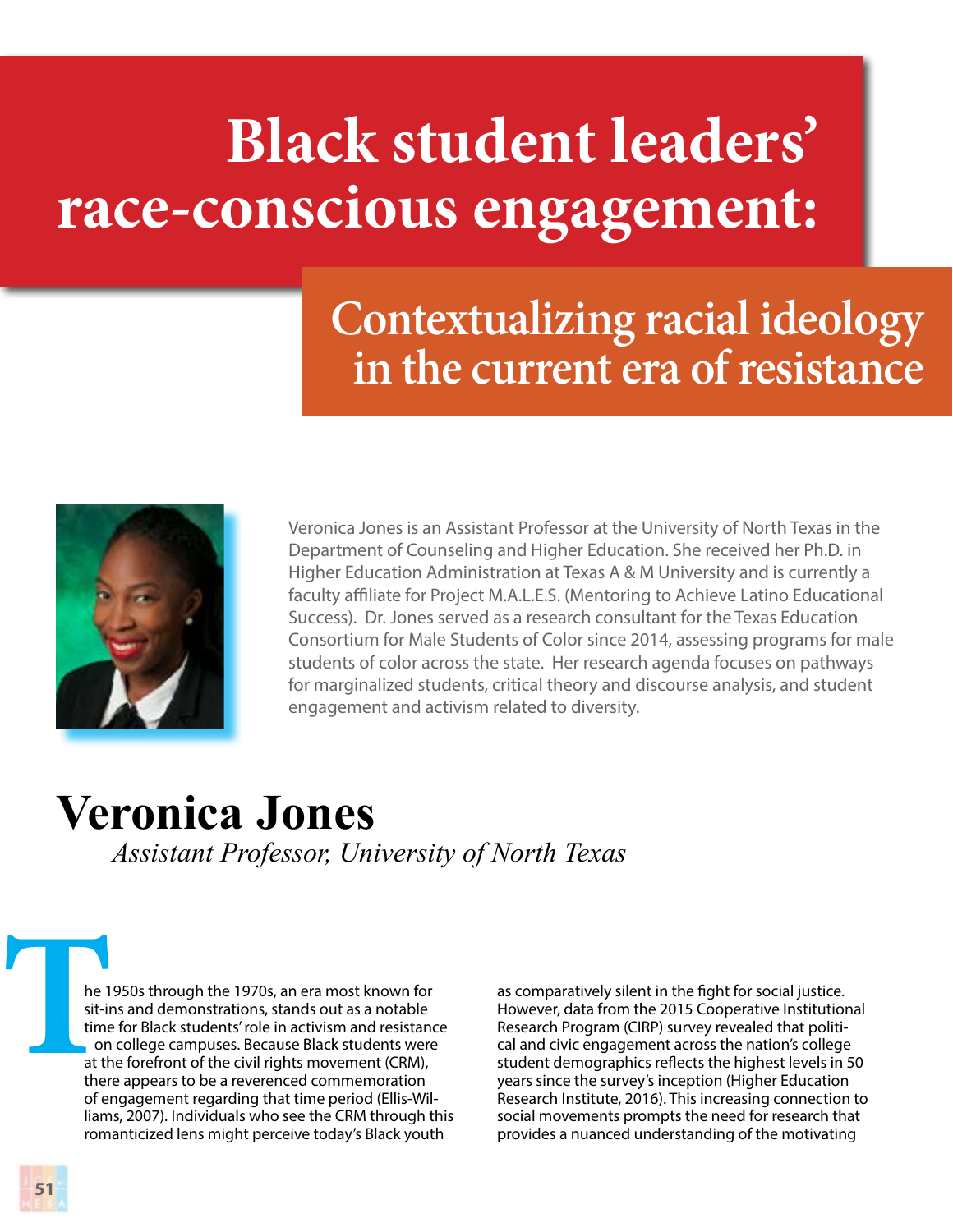influences behind students' involvement in challenging injustice in the current sociocultural context.

Critical to the issue of social justice in higher education is the role of student activists, who can be defined as individuals committed to and actively engaged in social change (Ropers-Huilman, Carwile, & Barnett, 2005). Although engagement is seen as in line with the democratic ideals of a university, activists (particularly students of color) who problematize an institution's oppressive practices are often viewed as disruptive to the functioning of university life (Martin, 2014). In this paper, I explored what I deem as race-conscious engagement, in that while some Black students reject the consequences of an activist label, they are nevertheless committed to social change motivated by a salient Black identity. Race-conscious engagement may better explore the emotional negotiations that Black students at PWIs make in challenging the oppressive practices within those spaces.

### **Rethinking Resistance**

Individuals who utilized a traditional lens to study discourse on resistance defined the ideal as necessitated by visible and collective action (Evans & Moore, 2015). However, some individuals employ acts of everyday resistance, in that they engage in resistance on a spectrum of actions (Hollander & Einwohner, 2004) based on the associated risks. Evans and Moore (2015) elaborated strategies to minimize the emotional labor of White spaces: "These thoughtful actions are engaged as strategies to both succeed within these institutions and simultaneously reject the personal reification of racial denigration and stereotyping" (p. 450). By

investigating the emotional frameworks that guide students' decision-making and racial consciousness, current scholars can perhaps better understand how students fulfill their efforts to be engaged in resisting racist ideologies.

I explored Black student leaders' racial identity through the multidimensional model of racial identity (MMRI). One dimension of the model in particular, racial ideology, is based on how Black individuals should interact with others in society and

**... students chose to actively seek out leadership positions in mainstream organizations to dispel Black stereotypes and work within a system of privilege and power to challenge the lack of Black representation.**

includes four philosophies: assimilationist, humanist, oppressed minority, and nationalist. Although most research on racial identity is conducted through surveys, those instruments fail to capture the complexity of race (Bonilla-Silva & Zuberi, 2008). I instead wanted to utilize reflective dialogue to understand the rationale behind how students form racial consciousness. Six Black student leaders at a PWI provided narratives of their experiences in predominantly White and racially-based organizations. The following insights reflect all of the students' desire to break leadership barriers for Black students on and beyond their campus. I follow this discussion with recommendations for scholars and practitioners on ways to support students in the heterogeneity of their efforts.

# **Resistance through Integration into White Organizations**

Dennis, Bruce, Greg, Ron, Angela, and Amira were juniors and seniors at the time of the study. They provided valuable insight into the emotional cost associated with their racial identity beliefs as examples of everyday resistance in their leadership positions. With Angela as the exception, all students chose to actively seek out leadership positions in mainstream organizations to dispel Black stereotypes and work within a system of privilege and power to challenge the lack of Black representation. Angela illuminated her active involvement solely in Black organizations, defining such resistance to institutional racism as the ability to shelter oneself from the constraints of those spaces. Angela confronted the notion of integration as a conscious resistance through the following rationale:

Why are you not down for Black people? If I don't

think your motives are pure … then I'm upset like why would you even want to be a part of what hates you? If you're not gonna try to go in there and try to change it.

Although her viewpoint exemplifies empowerment in challenging racism, it also denotes a perception that made engagement in predominantly White organizations undesirable. The remainder of participants saw their presence in mainstream organizations as a collective gain for the Black student community. Amira described her high leadership rank as the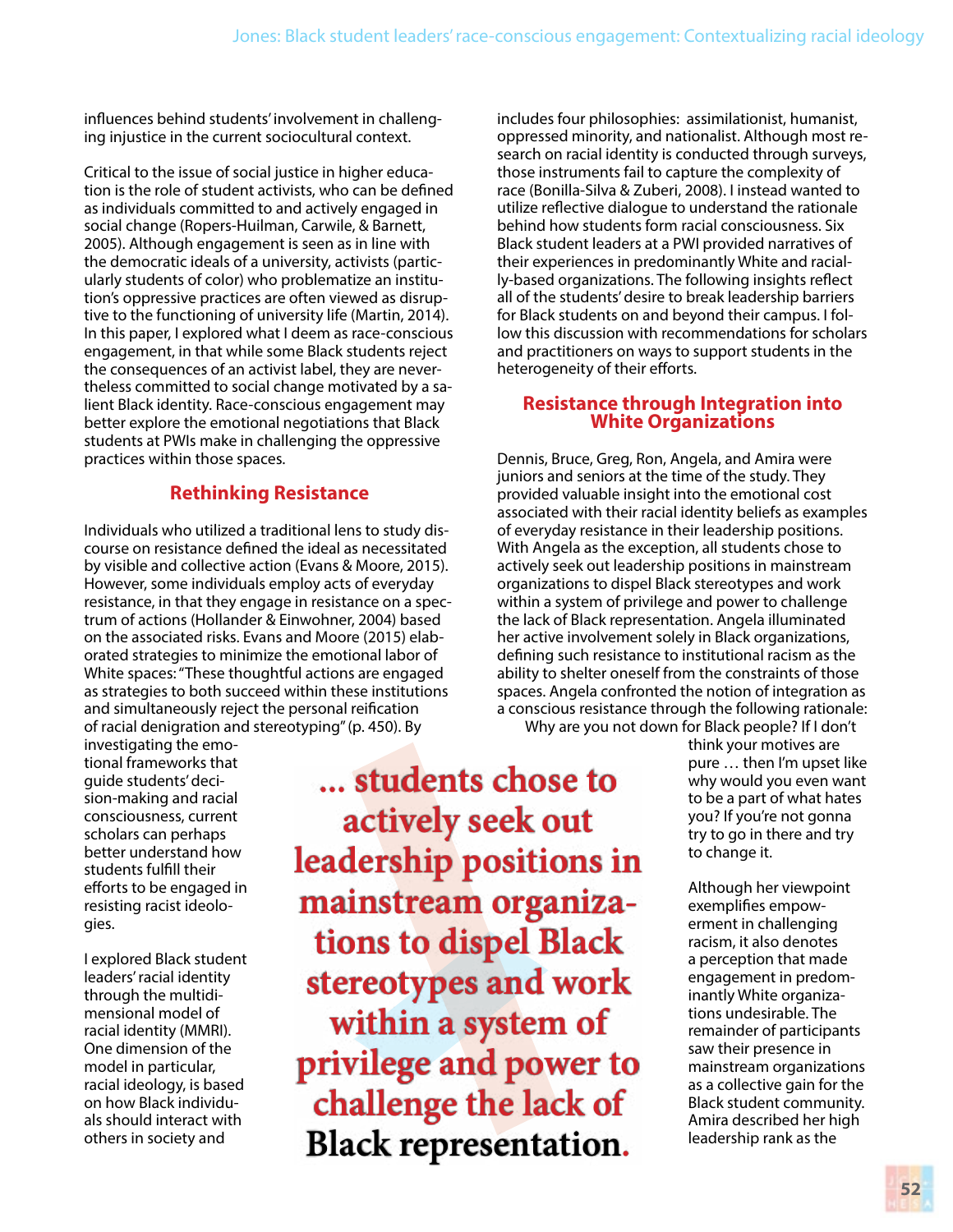possibility for collective change, declaring, "My whole rationale is that I want to get on the inside so that I can be the one making those decisions that affect people on the outside." In securing positions normally secured by White students, these Black student leaders asserted that in their excellence they should not be seen as an exception to Black students but as establishing the norm.

## **Challenging Predominantly White Institutions' Colorblindness as Resistance**

Understanding of the low hierarchical value of Black lives caused dissonance in participants' ability to interpret experiences through commonalities with other student groups. Therefore, the race neutrality message on campus was amplified. Race neutrality is encompassed by colorblindness, which Bonilla-Silva (2014) addresses as a tool of White privilege that downplays the relevance of race and stalls racial progress by focusing on surface commonalities rather than systemic social inequalities Participants rejected a colorblind approach through counternarratives of lived experiences with racism. Dennis explained: "There's a time when you're just hit right in the face with—wow I'm a Black male … so many preconceptions are made before you even open your mouth." Participants as familiar with the stigma of Black inferiority were cognizant of the racialized consequences of attending a PWI.

Greg described campus racial dynamics as a Venn diagram, in that individuals focus on the outer variance rather than trying to find commonalities between racial groups. Greg's account of the lack of the dominant group's interest in diversity directly relates to the notion of PWIs as historically embodying education as an exclusive entity of prestige and entitlement (Patel, 2015) reserved for Whites. Related to the ideal of PWI attendance as an advantage to White students, partici-

pants who chose involvement in mainstream organizations were empowered by viewing the decision as the opportunity to tap into the benefits of such an association. Bruce questioned the limitation Black individuals placed on themselves by being confined solely to Black organizations: "Why put yourself in a position to attend a school where you know you're going to be outnumbered if you don't seek to make an opportunity of it?" In understanding that through their race-conscious engagement they were significantly exposed to White norms, participants

felt empowered with experiential knowledge that would allow them to be more intentional in how they disrupted those spaces. They realized the increased power capacity that could be secured in those spaces to ultimately benefit the collective.

#### **The Value of Black Lives as Expressed Through Media**

During data collection, the nationally publicized murder of Trayvon Martin, a Black teenage male, occurred. Participants reflected on how they planned to move forward with the influence of this sociocultural event in their leadership roles, and the Black–White dichotomy of racial attitudes in America further transformed participants' race-conscious engagement. Angela, who was attending a national student activist meeting when she heard the verdict results, illustrated the full extent of the event's emotional trauma:

So whenever it came in not guilty—man that was the worst. We were screaming! It was like you told me my mother had just died. I fell to the ground, it was awful. I was like ya'll need to send me home—I quit— I'm not doing this anymore…I still feel like I haven't had a chance to process what happened. I was sad and would love to get mad about it, but I don't have time. They were like what are we gonna do now? I don't know—I did what I thought I needed to do. I felt all we had to do was get Zimmerman arrested and the rest would be handled. They [America and the justice system] didn't care about us.

For Angela and other participants, the inferiority assigned to Blacks was realized through a nation that broadcasts the murder of Black males but declares the killer not guilty.

Bruce indicated that this tragedy fueled a renewed

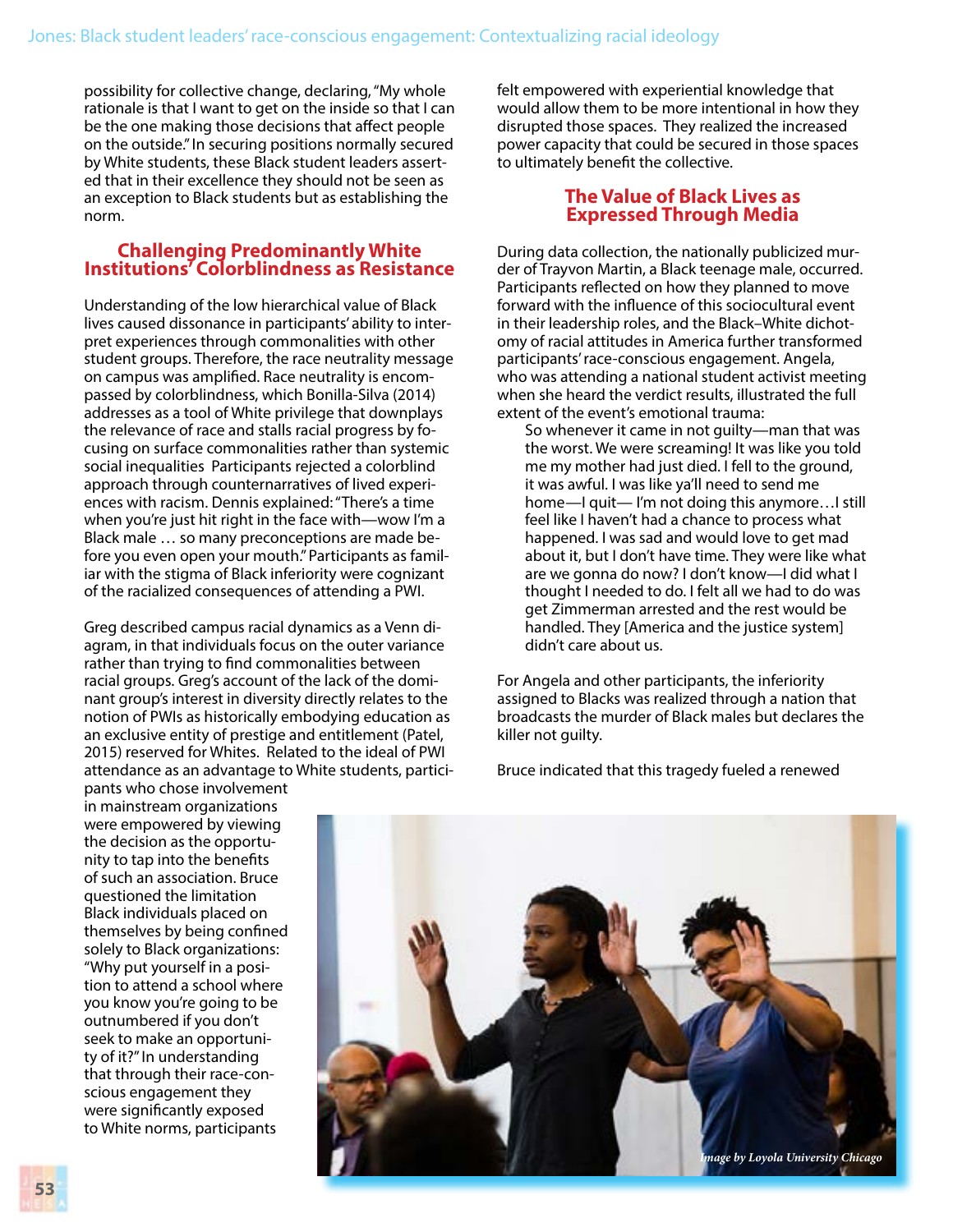

#### focus for Black students:

It was a wake-up call. Reminding me that the margin of error is weak … I've always been willing to fight but now I'm realizing how real it is…That's why me succeeding at all cost in anything that I put my hand to— that's my way of making a statement of fighting back. I'm not going out there saying … I'm doing A, B, and C but I did it on my own. I had support of a lot of people behind me.

Bruce emphasized that through his leadership he tried to establish a norm of success rather than being seen as an exception to Black male stereotypes. His reflective leadership stood as a tactic of hidden, everyday resistance in that it empowered him to succeed and manage the constant stigmatization he faced in White spaces. The reaffirmed low regard for Black lives inevi-

tably framed interactions through a lens of racial consciousness and made it difficult for participants to embrace the notion that racism experienced by other groups was comparable to the Black struggle. Ron noted his form of resistance to the ideal of Black inferiority was to empower others to overcome exclusionary spaces:

> That's kind of the reason I forced myself to do some things. I forced myself to do [university traditions], and forced myself

**While some Black students reject the consequences of an activist label, they are nevertheless committed to social change motivated by a salient Black identity.**

to work at the [alumni center]. I thought Black parents are gonna come and they'll ask 'Do Black students come here?' Well you see me— your child is in good care.

Ron's narrative signifies a consciousness of the need to assist other Black students in combating the racism that often left them feeling outcast and excluded. Participants viewed the maintenance of separate racial spaces, fueled by the influence of a White conservative worldview that kept Black identity at the bottom of the racial hierarchy, as a hindrance to coalition building.

### **Need for Heterogeneous Perspectives of Activism and Resistance**

Participants indicated that the lack of a clear definition of Afrocentrism caused a further divide among Black students. They recognized that an extremist approach has the effect of disengaging others, and at Unity this meant disengaging White peers as well as other Black students. Several participants referred to Angela and what they considered to be "over the top" activism, with Amira even describing Angela as being "too much" in her Afrocentric persona. Angela acknowledged that her commitment to continual Black consciousness was an unceasing effort:

Angela: It's really hard for people like me to

understand who live in Blackness. In my mind wherever I am I'm talking about what it means to be Black. You're gonna understand who I am, is not a question. You have a problem with that, handle it. But that's not even a productive way for everybody to live their life.

Amira further elaborated on the confines of activism that made it an unattractive choice:

 It's always nice to know about your roots. But I don't think you should be one com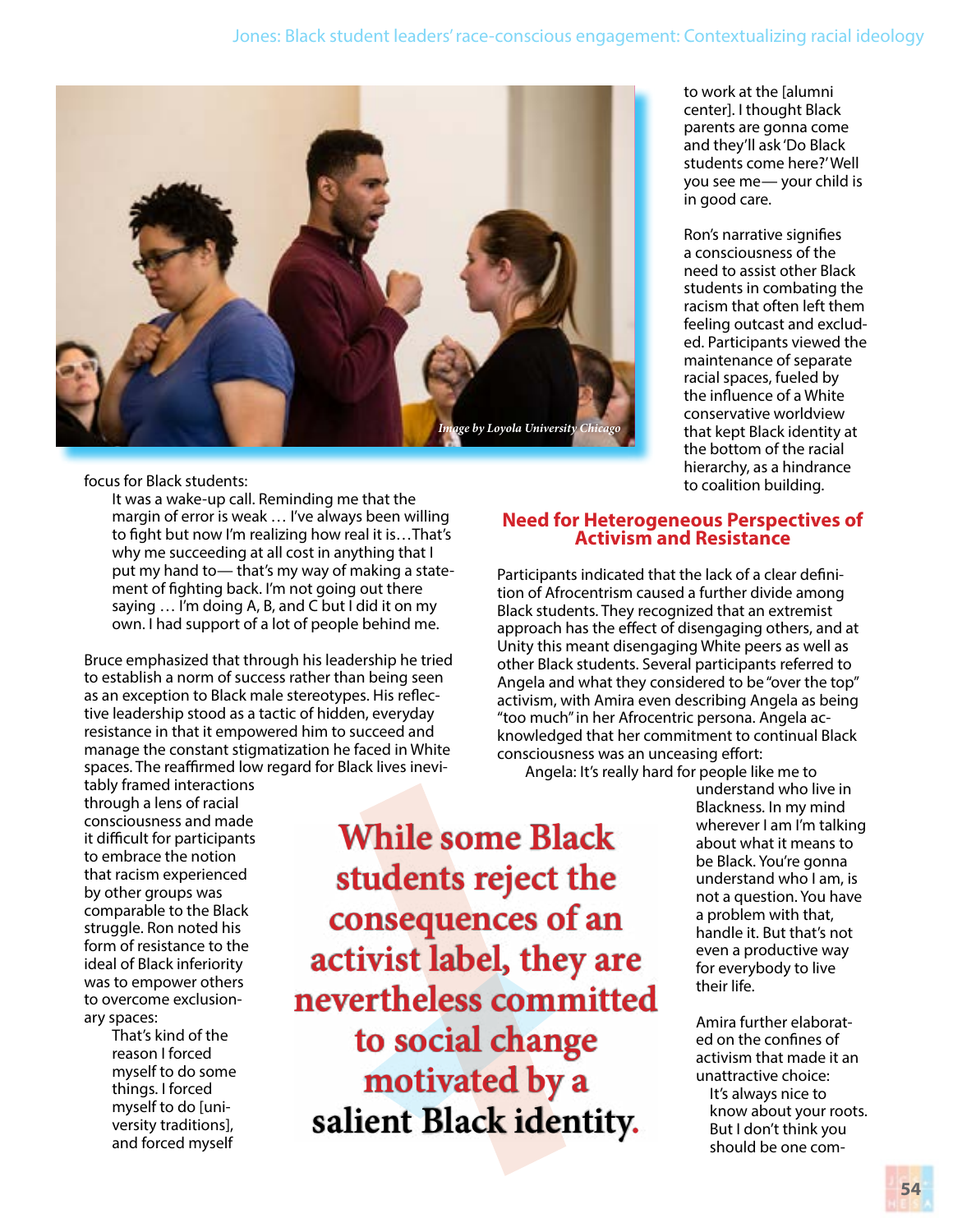pletely different person and then 'I have to embrace Afrocentrism.' And you turn into a completely different person that you don't even want to be. If you're not a Marcus Garvey type person, then don't follow that path. Because you're only gonna be unhappy.

The misconception of activism as contentious and removed from more subtle forms of resistance demonstrated the need for Black leaders to deconstruct resistance as an either–or dichotomy.

With the exception of Angela, all of the participants held a leadership role within mainstream organizations, an action she strongly opposed. Due to her recent interactions with the Dream Defenders. Angela engaged in new critical reflection regarding heterogeneous Black engagement:

Everyone has a role in the movement … we definitely all have a responsibility— how we choose to act in that responsibility is different. People ask me all the time—who did you like better Malcolm or Martin— I don't like either one of them better because they were both needed. If it would've been just one or the other we would have gotten nowhere.

Within this reflection, Angela challenged preconceived notions of mistrust toward those integrating organizations and created space to consider the variance of Black advocacy. Several students noted the romanticized narrative of the civil rights era. The complexity of a divided Black America caused participants to interrogate the division that negatively affects the Black student community. Greg repeatedly asked the rhetorical question "Where did we go wrong?" Frustrations with the apathy they often witnessed in their peers propelled these students to be consciously engaged in reflection on how to best tackle the constraints of PWI exclusions that remained unchallenged.

norms through a salient Black identity. In this section, I offer several recommendations for scholars and practitioners related to their support of students' engagement efforts: 1) studying racial ideology through qualitative discourse rather than survey responses, 2) facilitating greater communication about the emotional taxation of engagement, and 3) designing programs around the heterogeneity of Black engagement and emotional management.

First, PWIs function on a narrative that asserts integration and inclusiveness. Such discourse frames student engagement for students of color as an individual choice and influences perceptions of collective action. For participants within the study, this message caused further misunderstandings of the heterogeneity of Black engagement. Research that stops short of holding PWIs accountable for protected inequities disguised as race neutrality fails to interrogate institutional racism and the harm individuals endure due to what Hamer and Lang (2015) described as structural violence. By creating qualitative discourse through this study, I point out the need for future research that explores the fluidity of racial consciousness within institutional contexts. Further research needs to be conducted that utilizes the voices of Black student leaders who challenge inequitable practices within specific contexts rather than generalized studies across institutions, so that the higher education community can hold the individuals who create policies accountable.

Additionally, student leaders within this study upheld the need for greater dialogue to break down such confined definitions of what Black engagement should look like. Evans and Moore (2015) emphasized that emotional management of racism for people of color includes decisions of how to respond, an understanding of how decisions will be interpreted within a White frame, and the feelings associated with particu-

#### **Recommendations for Research and Practice**

Through the current study I highlight how Black student leaders negotiated their emotions in response to the institutional racism of Unity's White norms and exemplified leadership through a salient Black identity. The discourse this group of race-conscious leaders created empowered participants to verbalize how they negotiated their emotions in response to the institutional racism of White